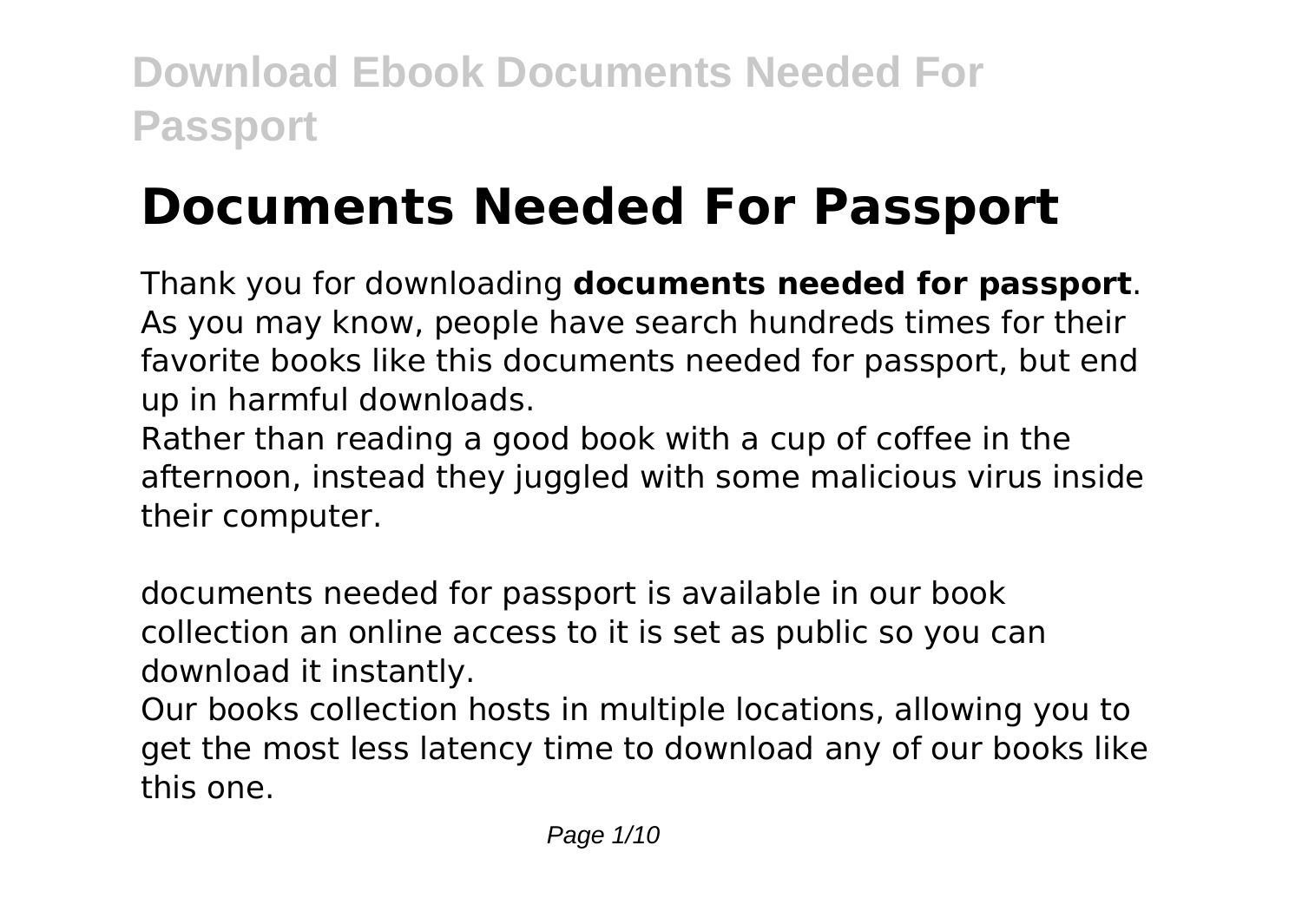Kindly say, the documents needed for passport is universally compatible with any devices to read

What You'll Need Before You Can Get Free eBooks. Before downloading free books, decide how you'll be reading them. A popular way to read an ebook is on an e-reader, such as a Kindle or a Nook, but you can also read ebooks from your computer, tablet, or smartphone.

#### **Documents Needed For Passport**

Personal documents - You'll need to bring all of the following: An original proof of citizenship document. An acceptable photo ID document. A photocopy of the front and back of the citizenship document and photo ID document. Passport photo - Follow the photo requirements. Payment - Calculate your passport fees. Renew a U.S. Passport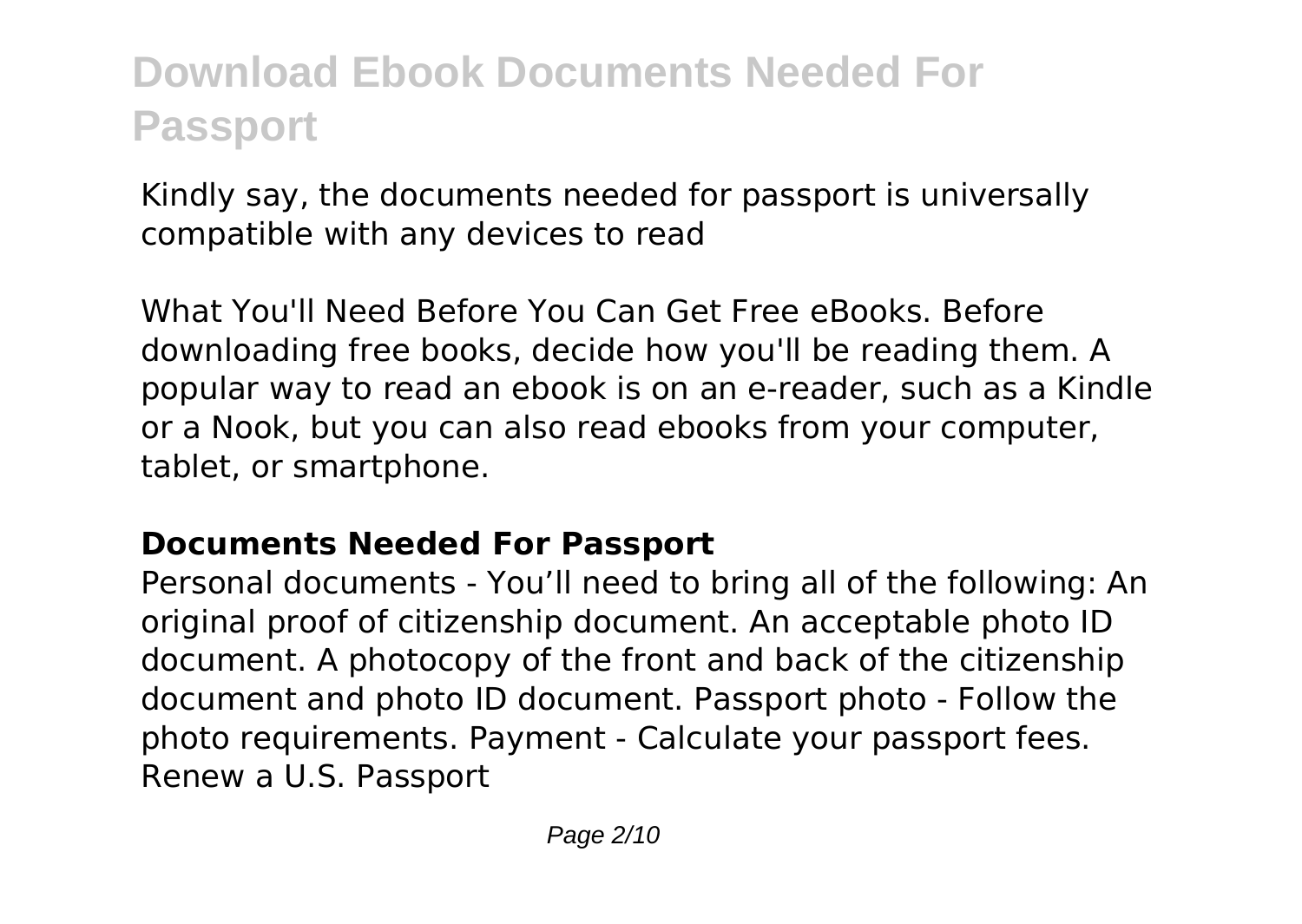#### **Getting or Renewing a U.S. Passport | USAGov**

Documents to prepare. Save, print and create copies of your documents for processing. DS-11 Passport Application. DS-64 Statement for a Lost Passport. Passport Photo. Proof of U.S. Citizenship. Proof of Identification. Government Fees. Travel Itinerary.

#### **What Documents Will I Need to Apply For a Passport?**

The documents needed for a passport application to be processed include the following: First-time US passport application form DS-11 State or federally-issued ID card Proof that you are a U.S. citizen Passport photo Payment for US passport fees

#### **US Passport Requirements**

What Papers Do I Need to Get a Passport? Passport Application. All passport applicants must complete the U.S. State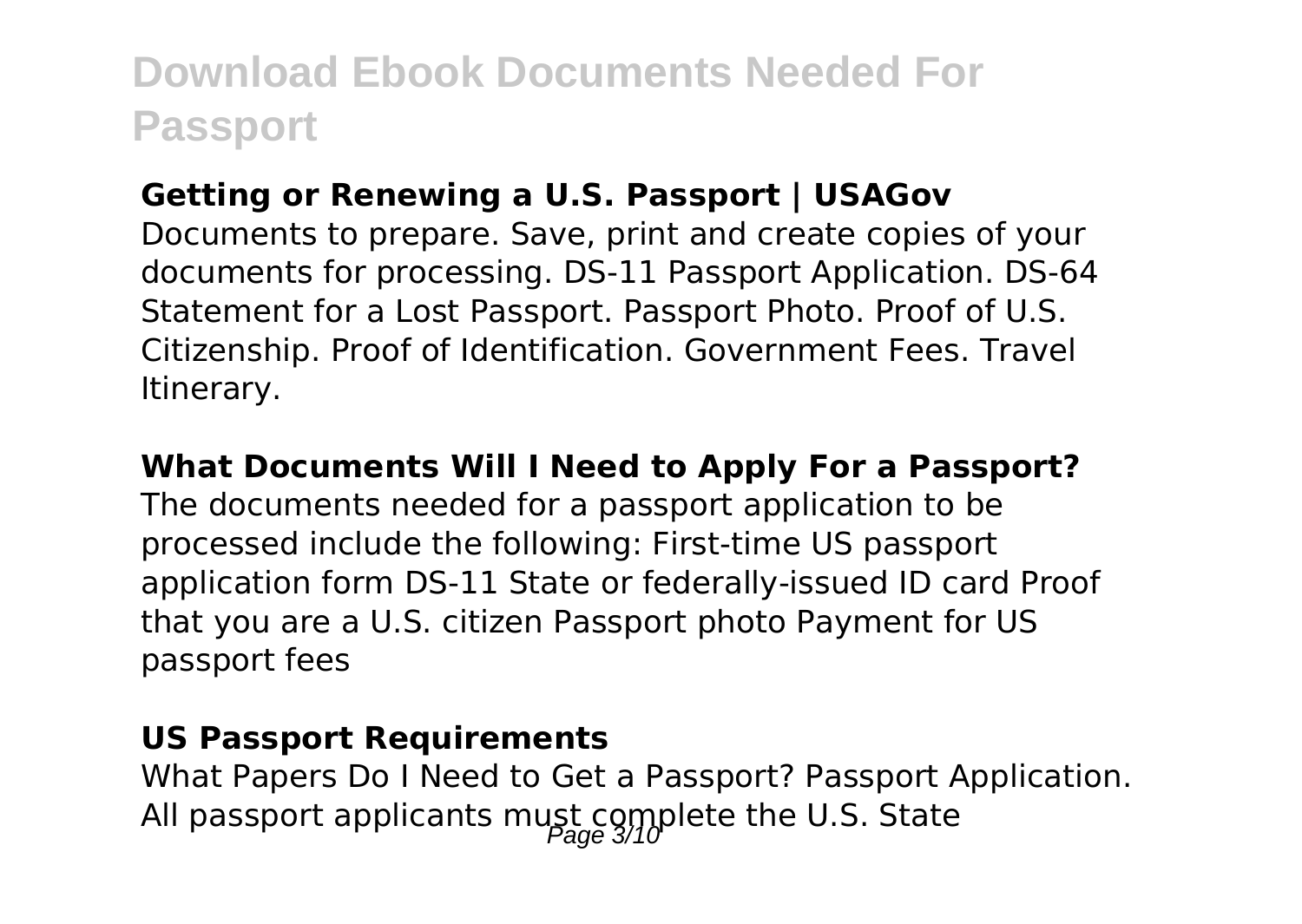Department's Form DS-11 "Application for a U. Proof of Citizenship. Proof of citizenship must be submitted with all passport applications. A previously issued... Proof of Identity. ...

#### **What Papers Do I Need to Get a Passport? | USA Today** All documents submitted for passport requests should be original documents, unless it is made clear that you can submit a photocopy. All passport documents that require signatures, such as forms and letters, must have original signatures in blue or black ink. General Requirements for US Passports

#### **Checklist of General Requirements for US Passports**

Documents that are most frequently requested include evidence of United States citizenship, proof of identification, photocopy of ID, a passport photo, name change document, evidence of relationship between parent and child and any number of other documents that the Department of State deems necessary.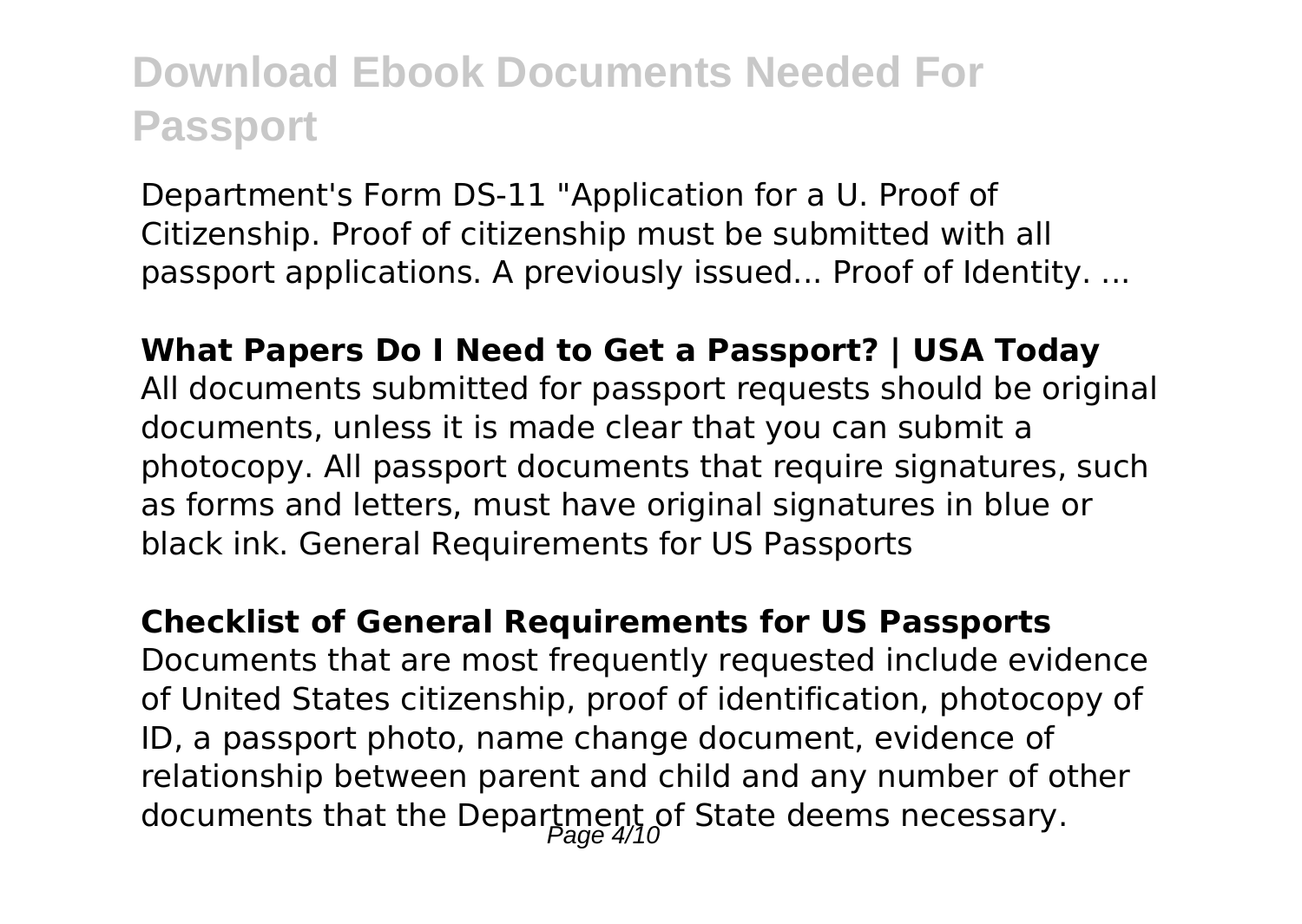### **U.S. Passport Requirements**

You must submit your completed application, including citizenship evidence, photocopy of ID, photo, and fees, in person at a passport acceptance facility. You may be eligible to apply in person at a passport agency if you are traveling soon. Please see Get My Passport Fast for more information.

#### **Apply in Person**

The Department of Homeland Security provides information on the passport application process, obtaining a visa, border crossing documents, and general travel tips. What You Need to Know. U.S. passports are issued by the U.S. Department of State. U.S. Citizens must get a passport for overseas travel. Start Here

### **Apply for a U.S. Passport | Homeland Security** Passport Book and Card: You may receive three separate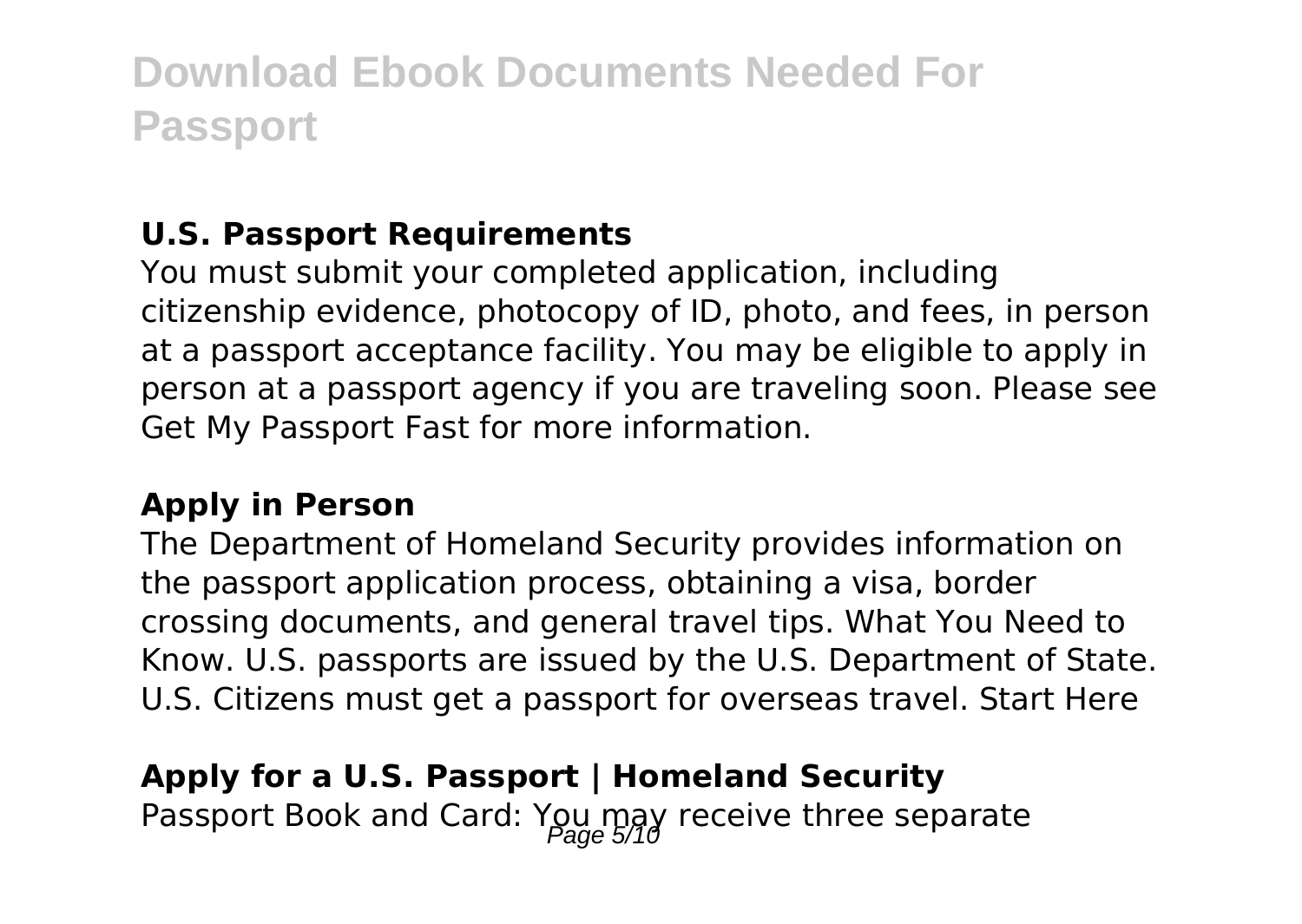mailings; one with your citizenship documents, one with your newly-issued passport book, and one with your newly-issued passport card. Please contact NPIC if you do not receive the second or third mailing within 10 business days of the previous mailing.

#### **Children Under 16**

For minor applicants, present address proof document in the name of parent (s) can be submitted. It is advised to carry original and self-attested copies of parents passport to Passport Seva Kendra (PSK), in case parents possess passport. For minor applicants, documents can be attested by parents.

#### **Documents Required : Fresh Passport | Passport Seva**

Documents required for a fresh Passport. To drive a car you need a driving license. Similarly to fly for other countries except for Nepal you need a passport,  $Y_{\text{max}}$  you can say that a passport is a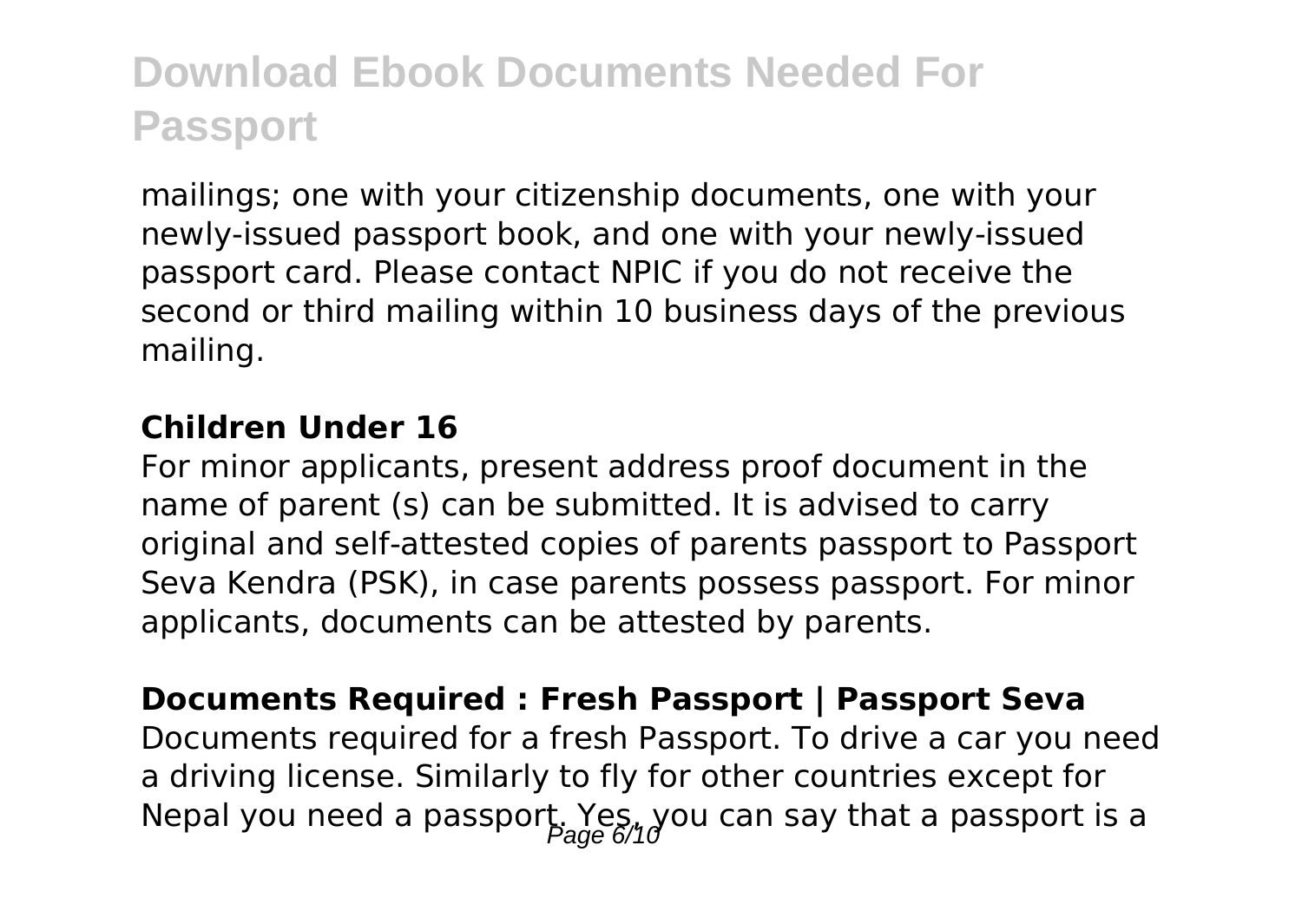flying license because it allows you to travel in various foreign countries under the country's protection.

#### **List of documents required for a fresh passport ...**

The first and most important document required for an initial passport is Form DS-11, Application for a U.S. Passport. Fill this form out completely by hand or online and present it in person at.

#### **Documents Needed to Get a Passport | Getaway USA**

Aadhaar Card/E-Aadhaar. Driving License which has been issued by the concerned state government's Transport Department. Voter ID Card or the EPIC (Election Photo Identity Card) that has been ...

### **New Passport application: What are the documents required** ... Page 7/10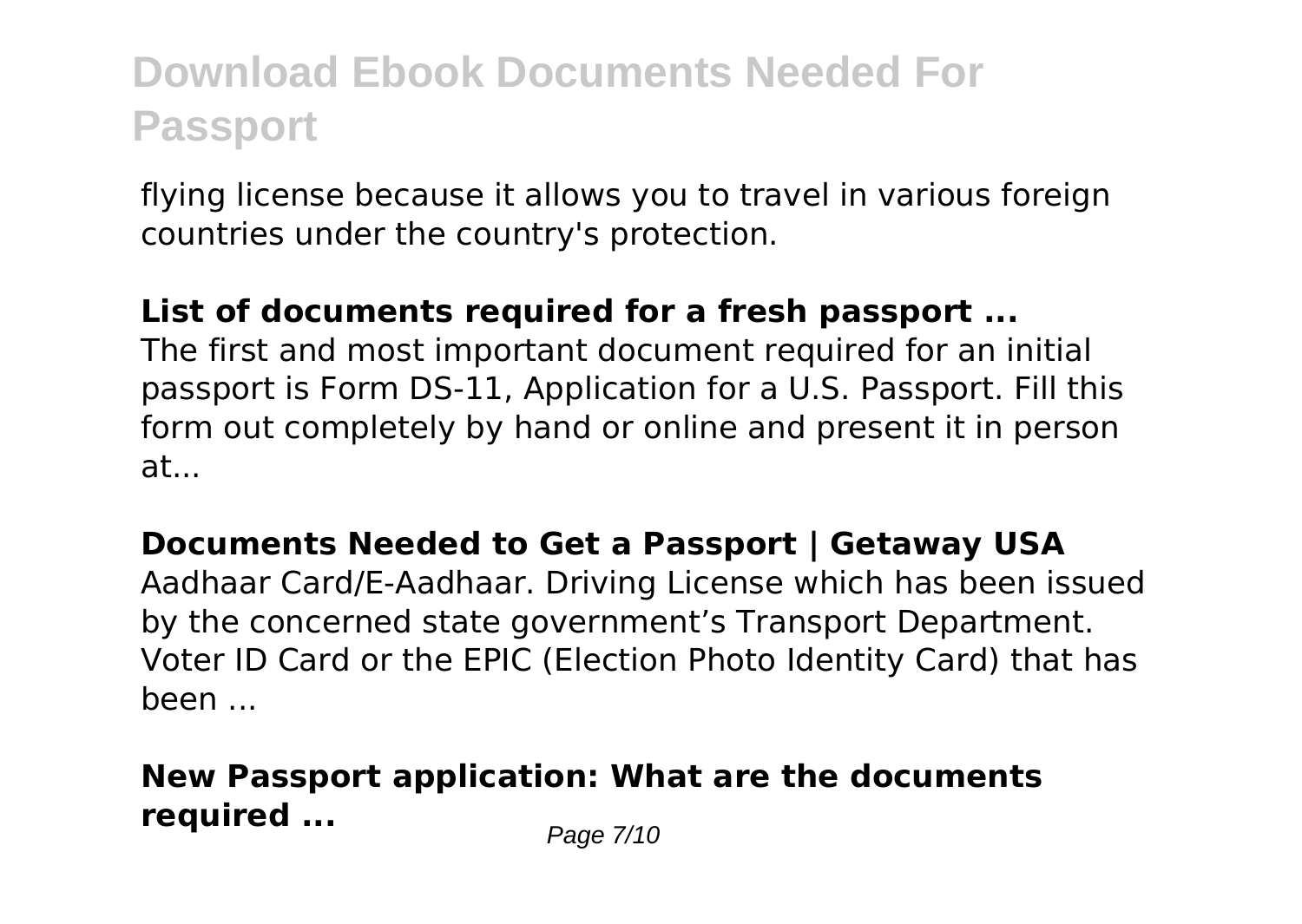Documents Required for Minors for Reissue of Passport All the Mandatory Documents listed above with the following : Document which eliminates the cause for issuance of Short Validity Passport (SVP). Proof of date of birth.

#### **Documents for Passport- Check the Required Documents for ...**

Documents for Renewing by Mail If you can renew by mail, download and complete Form DS-82, available on the U.S. Department of State website's page for passport forms. You also need to include your...

#### **Documents Required for Passport Renewal | USA Today**

Following documents are required to apply for a US passport: Complete application Form DS-11 online by answering the questions. It will auto-generate the form based on your answer. Please print it out.  $P_{\text{face } 8/10}$